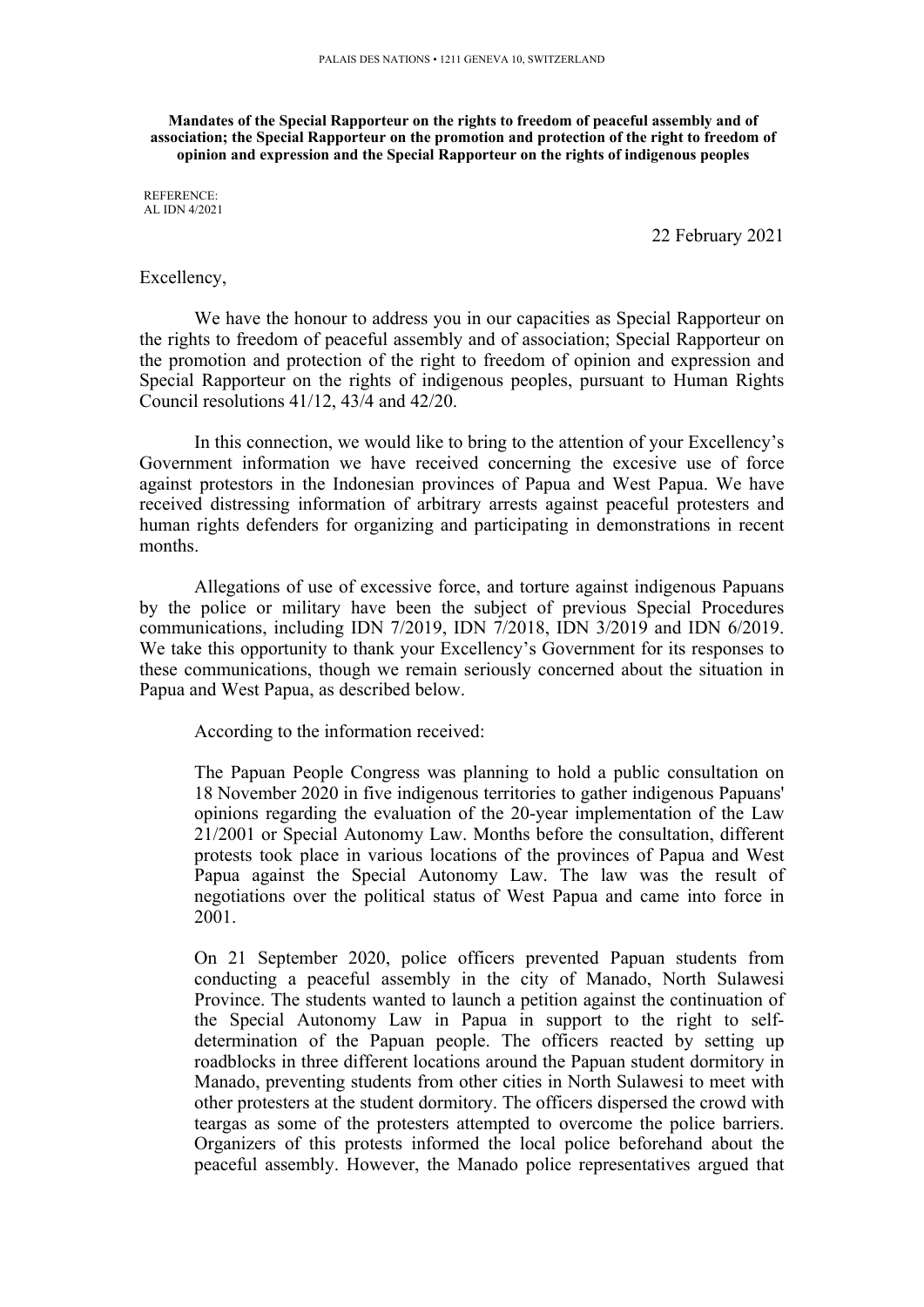the demonstration was illegal because it promoted the separation of West Papua from the State of Indonesia and prohibited the rally using also the COVID-19 pandemic as justification.

On 23 September 2020, <sup>a</sup> protest took place in Timika. Police officers dispersed the crowd shortly after people began to gather. They arrested seven protesters. One protester reportedly sustained multiple injuries as <sup>a</sup> result of excessive force by the police during the crowd control operation. This protest was again stopped based on the ground of the health protocol for the prevention of COVID-19.

On 24 September 2020, approximately 2,500 protesters gathered in different parts of the town of Nabire requesting <sup>a</sup> referendum regarding West Papua's political status, they also demanded the Government to withdraw all troops from West Papua immediately. The police officers directed the masses to the Nabire District Police Headquarters and arrested at least 164 protestors. All detainees were released hours later after indigenous leaders and local human rights defenders urged the police to let them go.

On 28 September 2020, the Jayapura Municipality Police and military members forcefully dispersed <sup>a</sup> peaceful student demonstration against the university's scientific assessment of West Papua's Special Autonomy status. The rally was held at the Abepura campus of Cenderawasih University. Simultaneously, joint security forces gathered outside the university building and prevented the crowd from leaving the campus.

On 27 October 2020, hundreds of protesters again gathered in Jayapura at Expo Waena and near the Cenderawasih University campus in Perumnas III Waena residential area. Joint security forces dispersed the peaceful assembly with teargas, wooden sticks, and firearms. One protester sustained <sup>a</sup> bullet injury in the upper right arm as police officers opened fire at the protesters. A second protester sustained bleeding wounds and bruises on his forehead, both eyes and mouth. Thirteen people were arrested.

Closer to the day of the public consultation, between 15 and 17 November 2020, 55 Papuans were brought to the Merauke Police station, alleging that they were discussing the Papuan referendum and that there was evidence of treason. Several members of the Papuan People Congress and indigenous Papuans were also arrested and interrogated. They were released 30 hours after.

In Jayawijaya, the indigenous territory of La Pago, 62 protestors who came from Jaypura were stopped by the police at the airport and forced to go back without an explanation. The 62 people were going to participate in the public consultations. Also, in Dogiyai, the indigenous territory of Meepago, the public consultations were canceled because of an announcement issued by the police.

While we do not wish to prejudge the accuracy and the veracity of the abovementioned allegations, we are gravely alarmed about the excessive use of force against peaceful protesters, the organizers of such protests, human rights defenders and indigenous Papuans. We remind your Excellency'<sup>s</sup> Government that the right to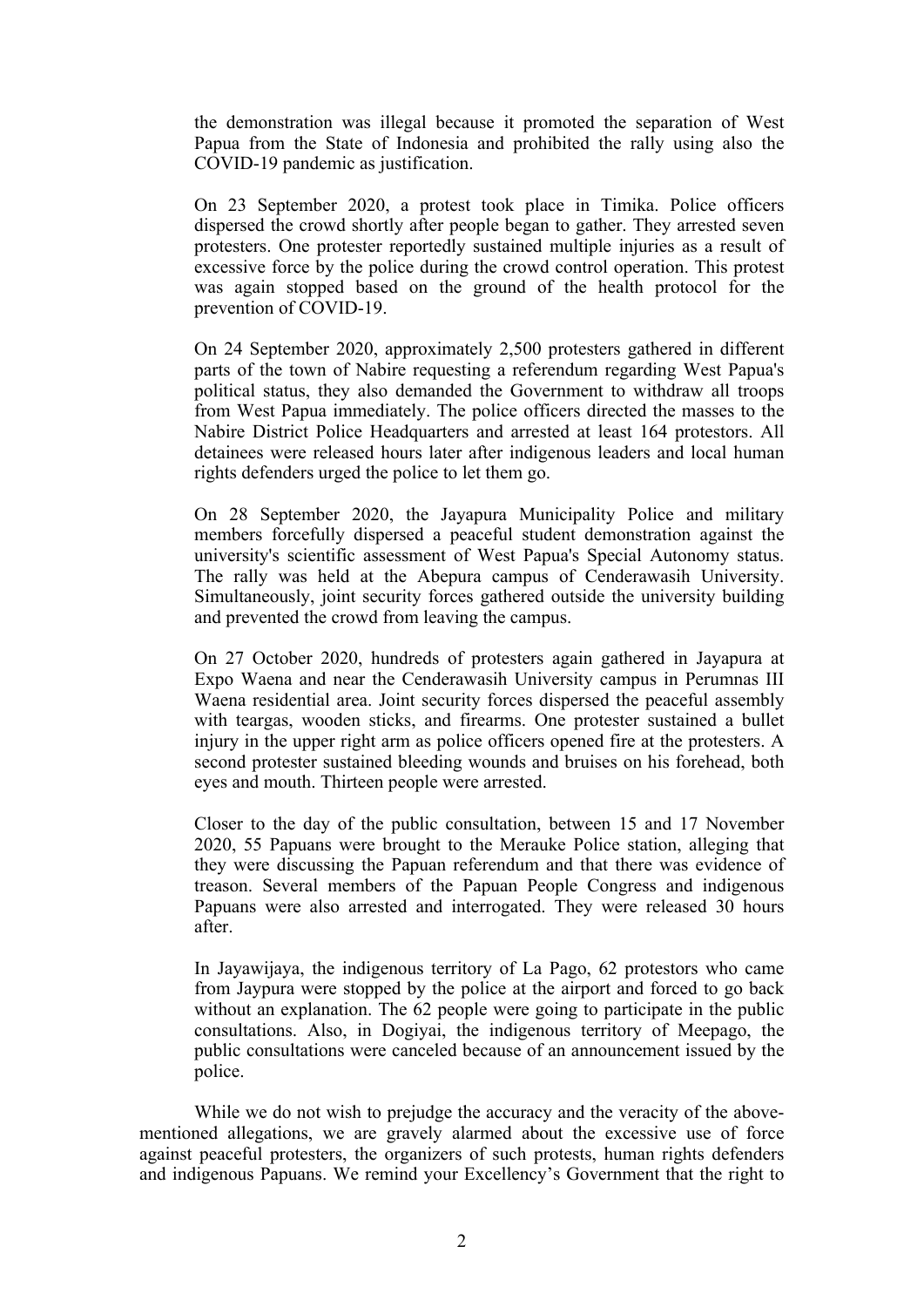freedom of expression is the foundation stone for <sup>a</sup> democratic society and <sup>a</sup> precondition for the enjoyment of human rights. In this regard, we express serious concern at what appears to be an attempt to silence critical views about the implementation of the Special Autonomy Law through peaceful assembly.

We are further concerned about the escalation of violence over the pas<sup>t</sup> weeks and months in the Indonesian provinces of Papua and West Papua and the increased risk of renewed violence against Papuans protestors. The excessive use of force by police and arbitrary arrests in response to protests take place in <sup>a</sup> broader context of increasing police presence and use of force in the region where the Papuan community face structural racism and intolerance, as highlighted in previous communications sent to your Excellency'<sup>s</sup> Government.

In connection with the above alleged facts and concerns, please refer to the **Annex on Reference to international human rights law** attached to this letter which cites international human rights instruments and standards relevant to these allegations.

As it is our responsibility, under the mandates provided to us by the Human Rights Council, to seek to clarify all cases brought to our attention, we would be grateful for your observations on the following matters:

- 1. Please provide any additional information and/or comment(s) you may have on the above-mentioned allegations.
- 2. Please explain the legal basis for the arrests during the protests, keeping in mind your Excellency'<sup>s</sup> Governments obligations under international human rights law, in particular the right to freedom of assembly and the right to liberty under articles 9 and 21 of the ICCPR.
- 3. Please provide information about the number of people arrested, any criminal charges brought against them and the number of people who remain in detention.
- 4. Pleas provide information on the investigations, if any, on police violence and its excessive use of force against Papuan protestors.
	- 5. Please indicate what measures have been taken to ensure <sup>a</sup> safe and enabling environment for peaceful assembly without fear of threats or acts of intimidation and harassment of any sort for human rights defenders, journalists, students and indigenous people in Papua and West Papua.

We would appreciate receiving <sup>a</sup> response within 60 days. Passed this delay, this communication and any response received from your Excellency'<sup>s</sup> Government will be made public via the communications reporting [website](https://spcommreports.ohchr.org/). They will also subsequently be made available in the usual repor<sup>t</sup> to be presented to the Human Rights Council.

While awaiting <sup>a</sup> reply, we urge that all necessary interim measures be taken to halt the alleged violations and preven<sup>t</sup> their re-occurrence and in the event that the investigations suppor<sup>t</sup> or sugges<sup>t</sup> the allegations to be correct, to ensure the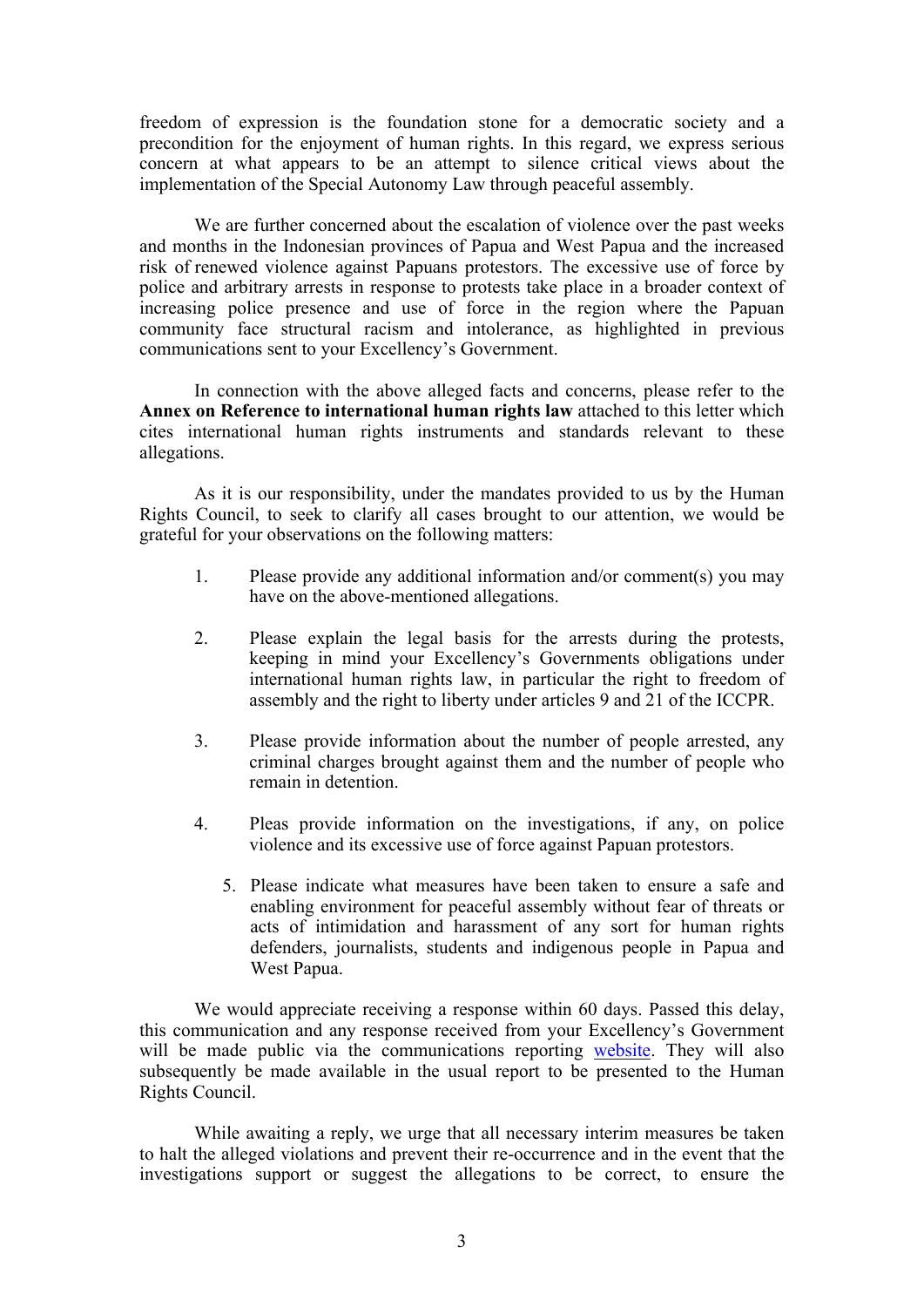accountability of any person(s) responsible for the alleged violations.

Please accept, Excellency, the assurances of our highest consideration.

Clement Nyaletsossi Voule Special Rapporteur on the rights to freedom of peaceful assembly and of association

Irene Khan Special Rapporteur on the promotion and protection of the right to freedom of opinion and expression

> José Francisco Cali Tzay Special Rapporteur on the rights of indigenous peoples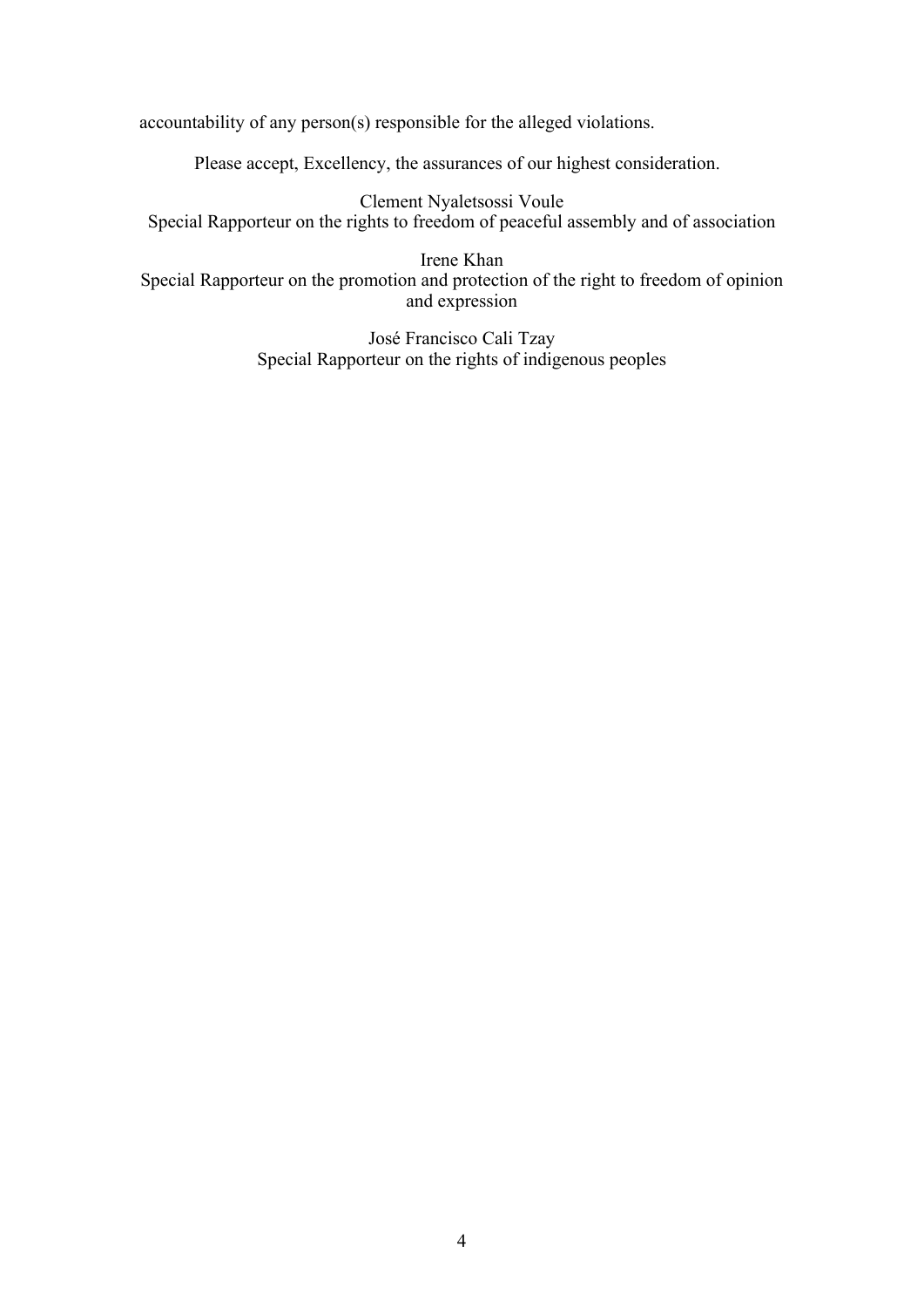## **Annex Reference to international human rights law**

In connection with above alleged facts and concerns, and while we do not wish to prejudge the accuracy of these allegations, we would like to refer your Excellency'<sup>s</sup> Government to the international norms and standards applicable to the presen<sup>t</sup> case. We would like to refer to articles 19 and 21 of the International Covenant on Civil and Political Rights (ICCPR), acceded by Indonesia on 23 February 2006, which guarantee the rights to freedom of expression and opinion and freedom of peaceful assembly respectively.

Regarding the right to freedom of peaceful assembly we would like to refer to the recently adopted General Comment No. 37 of the Human Rights Committee on Right of peaceful assembly ([CCPR/C/GC/37](https://tbinternet.ohchr.org/_layouts/15/treatybodyexternal/TBSearch.aspx?Lang=en&TreatyID=8&DocTypeID=11)), which stressed that "the possibility that <sup>a</sup> peaceful assembly may provoke adverse or even violent reactions from some members of the public is not sufficient grounds to prohibit or restrict the assembly. [...] States are obliged to take all reasonable measures that do not impose disproportionate burdens upon them to protect all participants and to allow such assemblies to take place in an uninterrupted manner".

As held by the Human Rights Committee in General Comment no. 37, "The right of peaceful assembly … often has an expressive element and the rationale for the recognition of these two rights and the acceptable restrictions overlap in many ways." (para. 99). The freedom of expression includes the freedom to "seek, receive and impart information and ideas of all kinds" This right includes not only the exchange of information that is favorable, but also that which may shock, offend or disturb. The Committee has clarified that political discourse and discussion about matters of public interest enjoys particularly strong protection under the Covenant. The free communication of information and ideas about public and political issues between citizens, candidates and elected representatives is essential." (General Comment no. 34 para. 20). The fact that such commentary is on <sup>a</sup> sensitive political issue or expresses criticism about the governmen<sup>t</sup> policy or practice does not in itself justify restrictions to the right (*id.* para. 42). The Committee has further affirmed that, attacks on <sup>a</sup> person, because of the exercise of his or her freedom of opinion or expression, including such forms of attack as arbitrary arrest … are incompatible with article 19 (*id.* para. 23).

In its General Comment No. 25 on Participation in Public Affairs and the Right to Vote (CCPR/C/21/Rev.1/Add.7), the Human Rights Committee set out that: "In order to ensure the full enjoyment of rights protected by article 25, the free communication of information and ideas about public and political issues between citizens, candidates and elected representatives is essential. […] It requires full enjoyment and respec<sup>t</sup> for the rights guaranteed in articles 19, 21 and 22 of the Covenant, including freedom to engage in political activity individually or through political parties and other organizations, freedom to debate public affairs, to hold peaceful demonstrations and meetings, to criticize and oppose, to publish political material, to campaign for election and to advertise political ideas."

In this regard, we would like to bring to the attention of your Excellency'<sup>s</sup> Government General Comment No. 31, in which the Committee observed that there is <sup>a</sup> positive obligation on States Parties to ensure protection of Covenant rights of individuals against violations by its own security forces. Permitting or failing to take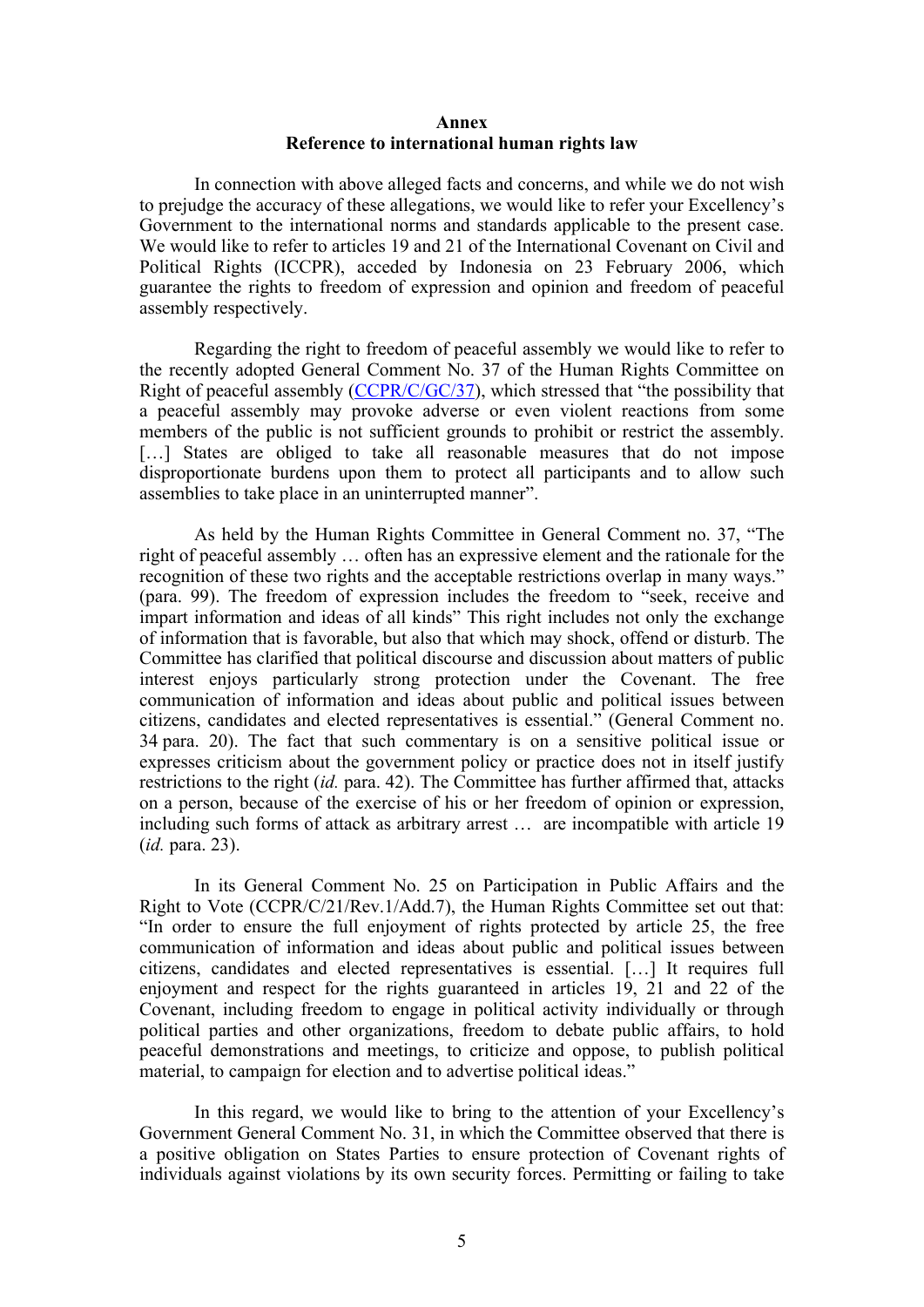appropriate measures or to exercise due diligence to prevent, punish, investigate and bring perpetrators to justice could give rise to a breach of the Covenant (CCPR/C/21/Rev.1/Add.13).

We, once again, wish to reiterate the principle enunciated in Human Rights Council Resolution 12/16. The Resolution calls on States to refrain from imposing restrictions which are not consistent with article 19(3), including: discussion of governmen<sup>t</sup> policies and political debate; reporting on human rights; engaging in peaceful demonstrations or political activities, including for peace or democracy; and expression of opinion and dissent, religion or belief, including by persons belonging to minorities or vulnerable groups.

In connection with the above arrest of activists, we would like to refer to the right not to be arbitrarily deprived of liberty and to fair proceedings before an independent and impartial tribunal, as set forth in articles 9 and 14 of the ICCPR. We wish to highlight that deprivation of liberty resulting from the exercise of the rights or freedoms guaranteed by the ICCPR is arbitrary. Article 9 establishes in particular that no one shall be deprived of his or her liberty excep<sup>t</sup> on such grounds and in accordance with such procedure as are established by law, and that anyone who is arrested shall be informed, at the time of arrest, of the reasons behind such arrest and be brought promptly before <sup>a</sup> judge for the purpose of legal assessment of detention.

We furthermore wish to refer to the United Nations Declaration on the Rights of Indigenous Peoples (UNDRIP), adopted by the General Assembly in 2007 with the affirmative vote of Indonesia, which elaborates upon existing binding rights in the specific cultural, historical, social and economic circumstances of indigenous peoples. In particular, we would like to recall that article 3 of UNDRIP sets out that indigenous peoples have the right to self-determination, and that by virtue of that right, they freely determine their political status and freely pursue their economic, social and cultural development. Article 4 affirms that indigenous peoples, in exercising their right to self-determination, have the right to autonomy or selfgovernmen<sup>t</sup> in matters relating to their internal and local affairs, as well as ways and means for financing their autonomous functions. Article 7 of UNDRIP underlines that indigenous individuals have the rights to life, physical and mental integrity, liberty and security of person.

Furthermore, Article 32 states that 'indigenous peoples have the right to determine and develop priorities and strategies for the development or use of their lands or territories and other resources'.

In relation to the allegations indicating that the individuals mentioned above are being targeted because of their activities defending human rights, we would like to refer your Excellency'<sup>s</sup> Government to the fundamental principles set forth in the Declaration on the Right and Responsibility of Individuals, Groups and Organs of Society to Promote and Protect Universally Recognized Human Rights and Fundamental Freedoms, also known as the UN Declaration on Human Rights Defenders. In particular, we would like to refer to articles 1 and 2 of the Declaration which state that everyone has the right to promote and to strive for the protection and realization of human rights and fundamental freedoms at the national and international levels and that each State has <sup>a</sup> prime responsibility and duty to protect, promote and implement all human rights and fundamental freedoms. Article 5 and 6 of this Declaration are also relevant as they provide for the rights, individually or in